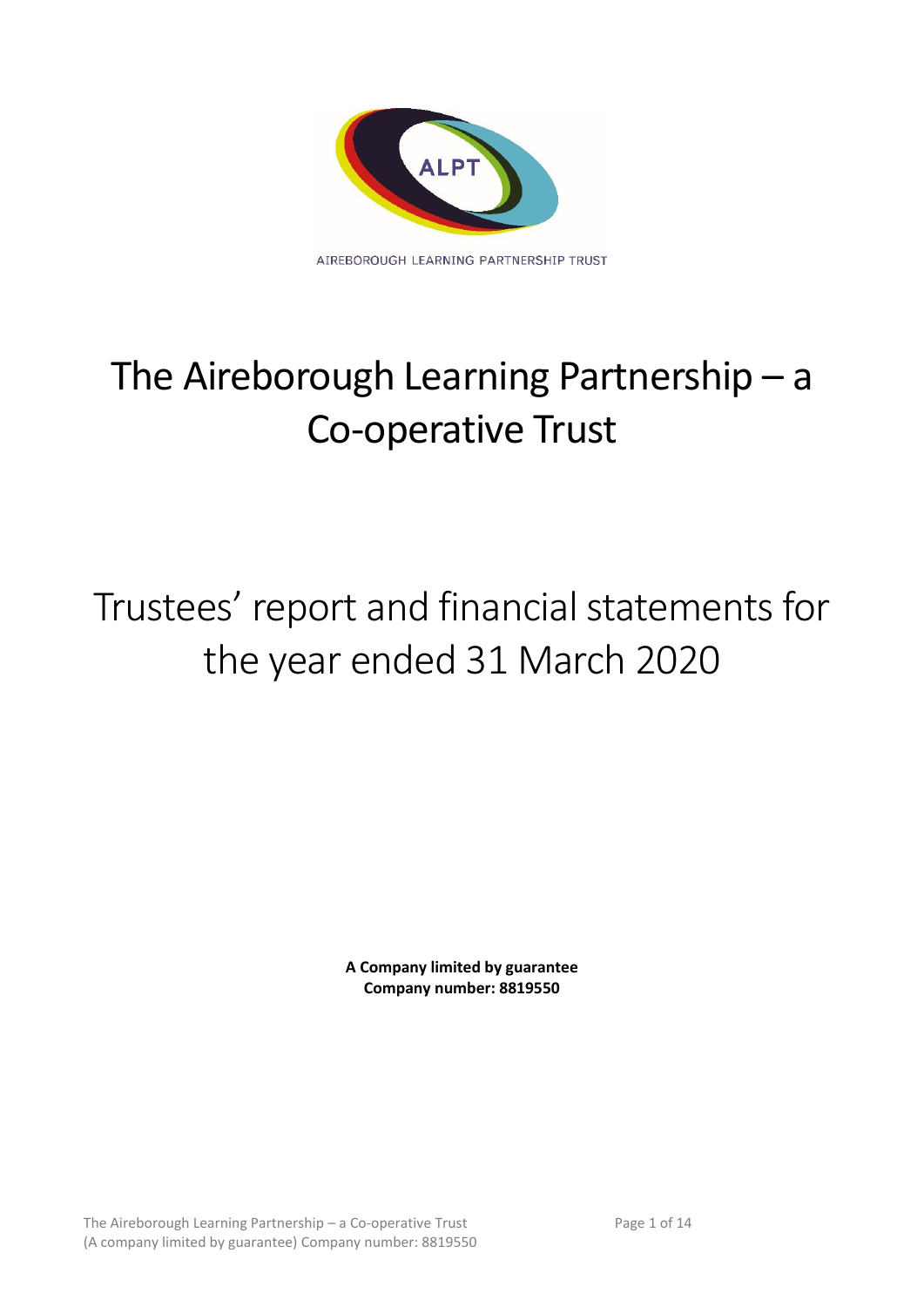# Contents

| Report of the Trustees (incorporating the Directors' report) for the year ended on 31 March 20205          |  |
|------------------------------------------------------------------------------------------------------------|--|
|                                                                                                            |  |
|                                                                                                            |  |
|                                                                                                            |  |
|                                                                                                            |  |
|                                                                                                            |  |
|                                                                                                            |  |
|                                                                                                            |  |
|                                                                                                            |  |
|                                                                                                            |  |
|                                                                                                            |  |
|                                                                                                            |  |
|                                                                                                            |  |
|                                                                                                            |  |
|                                                                                                            |  |
|                                                                                                            |  |
|                                                                                                            |  |
|                                                                                                            |  |
| Statement of financial activities, incorporating the income and expenditure account, for the year ended 31 |  |
|                                                                                                            |  |
|                                                                                                            |  |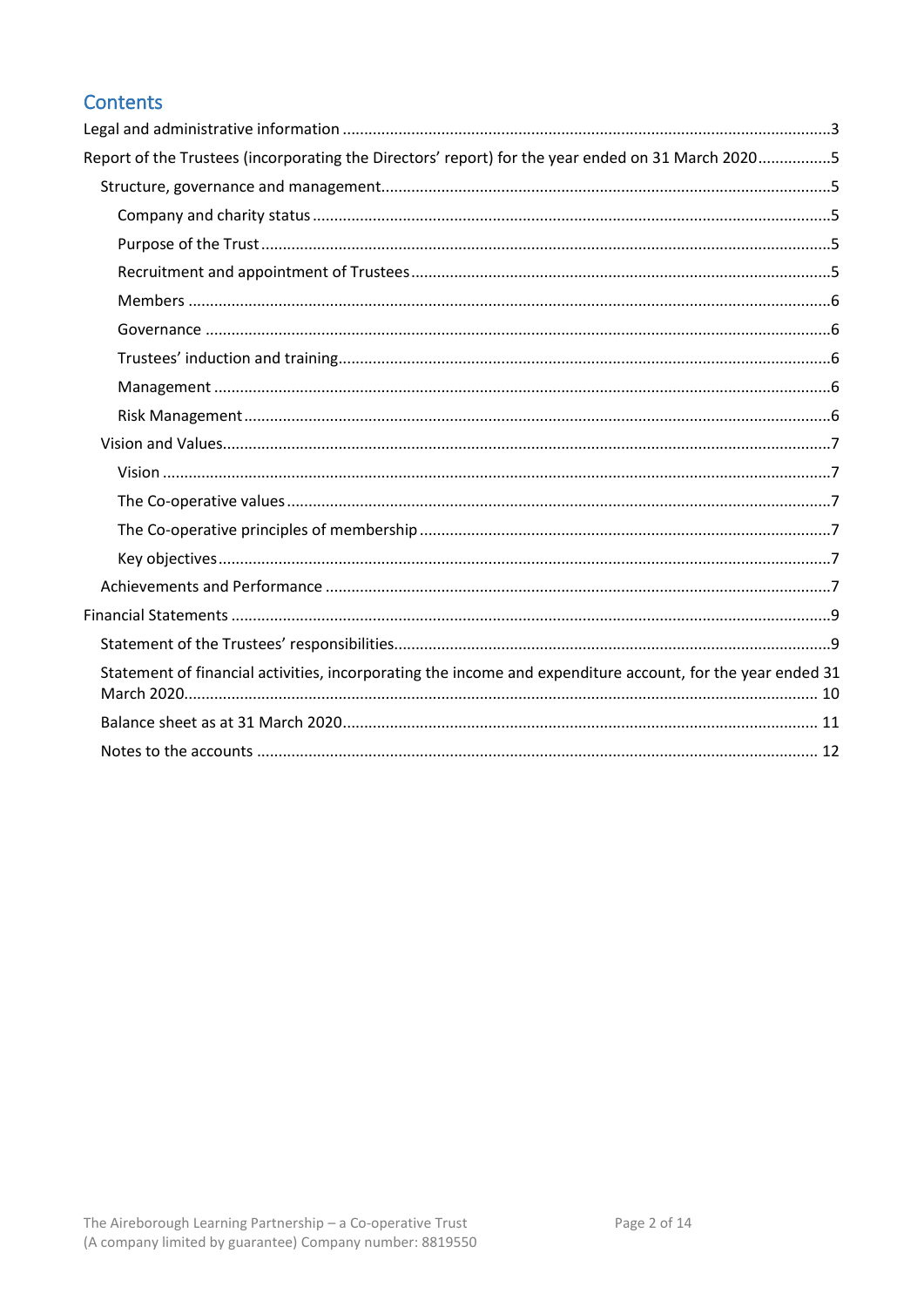# <span id="page-2-0"></span>**Legal and administrative information**

| <b>Company registration number</b> | 8819550                                        |                                                  |
|------------------------------------|------------------------------------------------|--------------------------------------------------|
| <b>Registered office</b>           | Guiseley School. Fieldhead Road, Guiseley.     | Jan 2019                                         |
|                                    |                                                |                                                  |
|                                    |                                                |                                                  |
| <b>Trustees</b>                    |                                                | <b>Appointed/Resigned</b><br>during the year on: |
|                                    | <b>Alison A Anslow</b>                         | Resigned 31.8.19                                 |
|                                    | <b>Simon Armstrong</b>                         | Resigned 30.6.19                                 |
|                                    | Julie Beardwell                                |                                                  |
|                                    | Sally Buckton                                  |                                                  |
|                                    | Maxine G Bell                                  | Resigned 31.8.19                                 |
|                                    | Paul Clayton                                   |                                                  |
|                                    | David Cooke                                    | Appointed 1.9.19                                 |
|                                    | Kirsten J Finley                               |                                                  |
|                                    | Lisa Forward                                   | Appointed 4.11.19                                |
|                                    | Graham P Jarvis                                | Appointed 1.7.19                                 |
|                                    | Kath Jennings                                  |                                                  |
|                                    | Anne Lawton                                    | Resigned 31.8.19                                 |
|                                    | Dawn M Lowry                                   |                                                  |
|                                    | Delia Martin                                   |                                                  |
|                                    | Duncan Martin                                  |                                                  |
|                                    | <b>Dale Norris</b><br><b>Heather L Pinches</b> |                                                  |
|                                    | Lisa Piotrowicz                                | Resigned 31.12.19                                |
|                                    | Jennifer J Place                               |                                                  |
|                                    | Will Riley                                     |                                                  |
|                                    | Jennifer A Rivas Pérez                         |                                                  |
|                                    | Caroline E Sibson                              |                                                  |
|                                    | Amanda Stainton                                | Appointed 4.11.19                                |
|                                    | Lee Talbot                                     |                                                  |
|                                    | <b>Steve Taylor</b>                            | Appointed 4.11.19                                |
|                                    | Simon R Toyne                                  |                                                  |
|                                    | David JM Winters                               | Resigned 31.1.20                                 |
| <b>Company Secretary</b>           | Richard Lewis-Ogden                            |                                                  |
| <b>Solicitors</b>                  | <b>DWF LLP</b>                                 |                                                  |
|                                    | 1 Scott Place                                  |                                                  |
|                                    | 2 Hardman Street                               |                                                  |
|                                    | Manchester                                     |                                                  |
|                                    | M33AA                                          |                                                  |
| <b>Member Schools</b>              | <b>Guiseley School</b>                         |                                                  |
|                                    | <b>Guiseley Primary School and Aireborough</b> |                                                  |
|                                    | Children's Centre                              |                                                  |
|                                    | Queensway Primary School and Aireborough       |                                                  |
|                                    | Children's Centre                              |                                                  |
|                                    | Rawdon Littlemoor Primary School               |                                                  |
|                                    | <b>Rufford Park Primary School</b>             |                                                  |
|                                    | <b>Tranmere Park Primary School</b>            |                                                  |
|                                    | Yeadon Westfield Infant School                 |                                                  |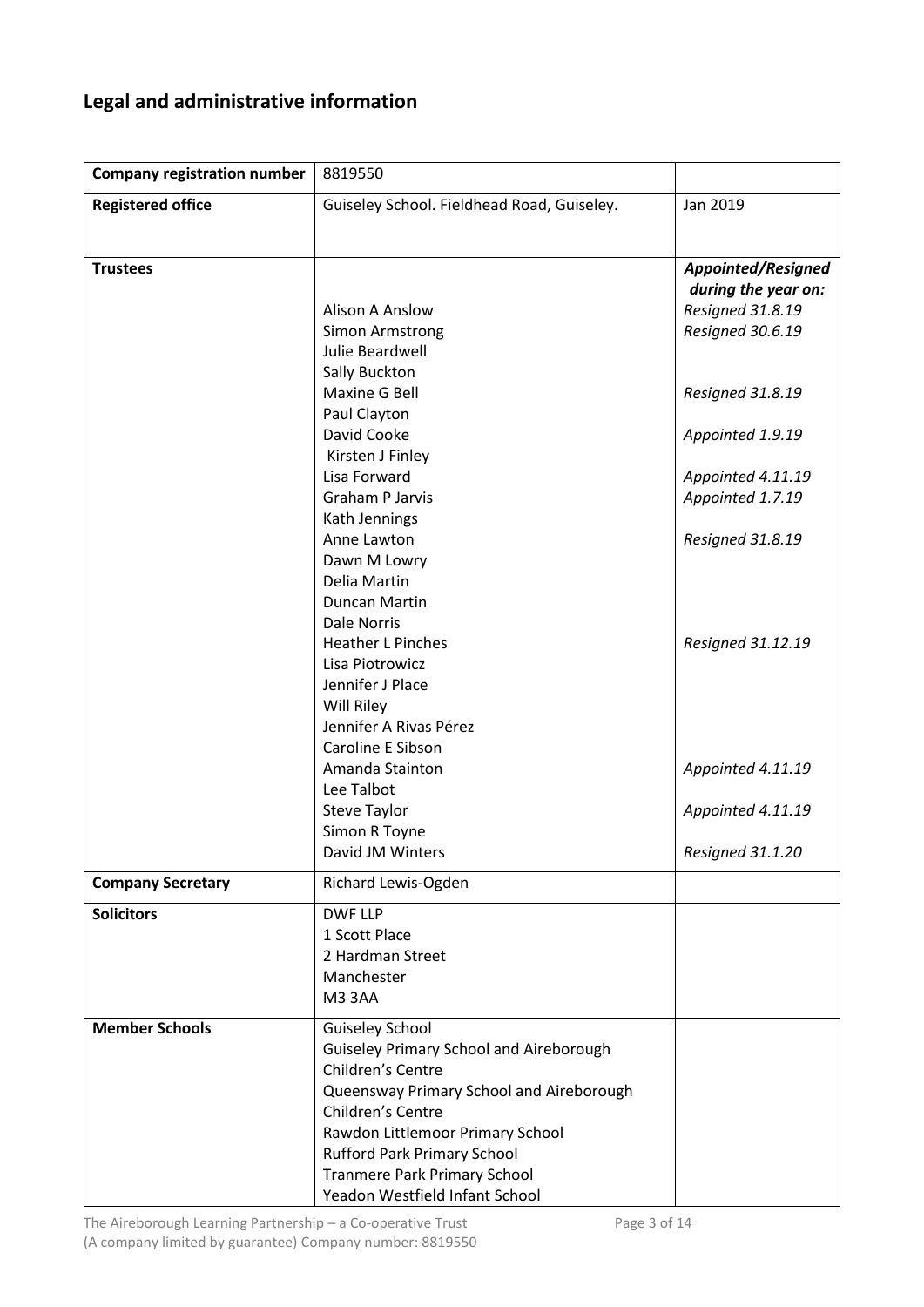|                              | Yeadon Westfield Junior School                                                                                                                     |  |
|------------------------------|----------------------------------------------------------------------------------------------------------------------------------------------------|--|
| <b>Partner Schools</b>       | <b>Benton Park School</b><br>Hawksworth C of E Primary School<br>Rawdon St. Peter's C of E VC Primary School<br>St. Oswald's C of E Primary School |  |
| <b>Partner Organisations</b> | Aireborough Family Services<br>Leeds City Council<br><b>Leeds Trinity University</b>                                                               |  |
| <b>Co-operative Partner</b>  | <b>Guiseley Community Foundation Trust</b>                                                                                                         |  |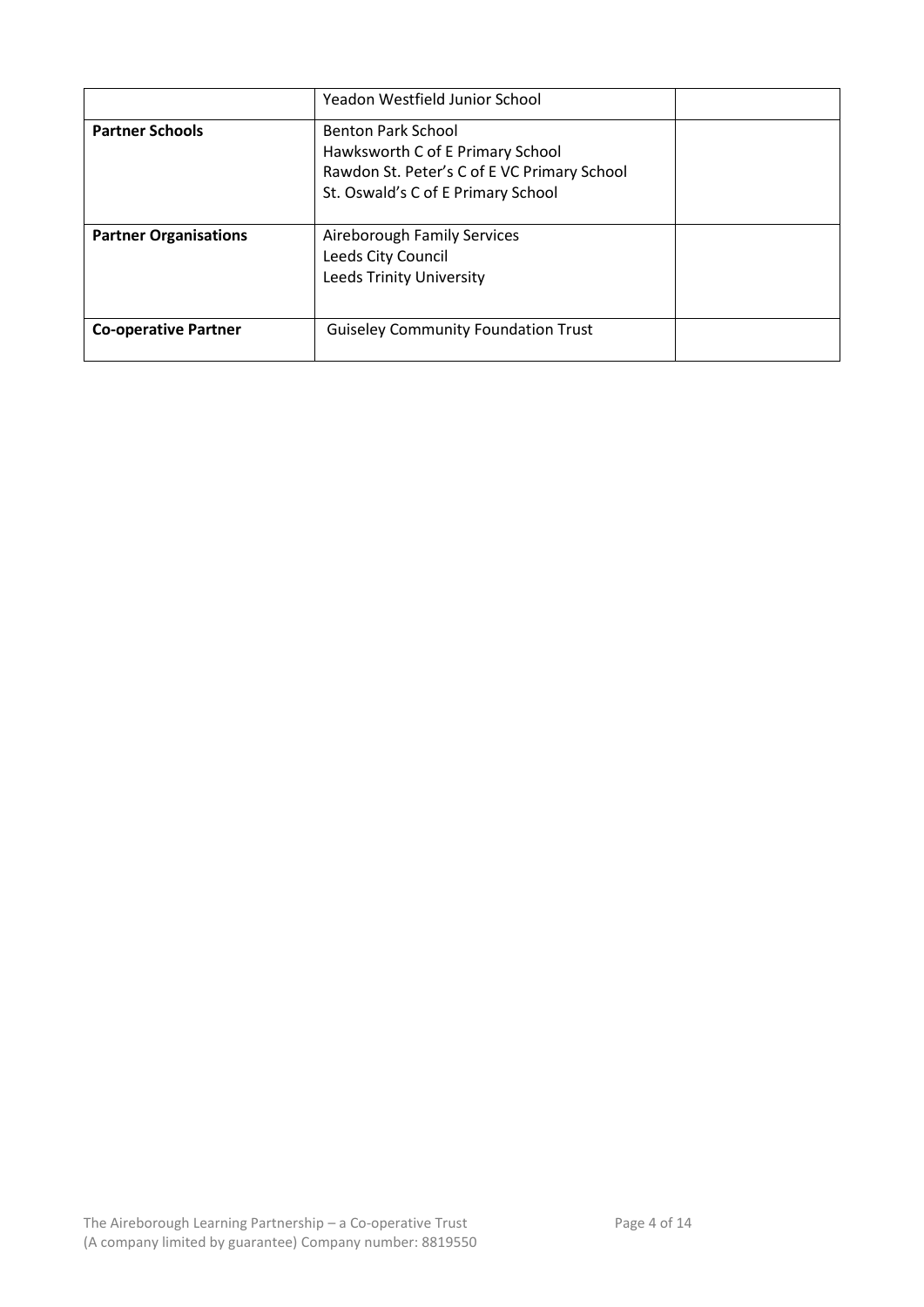## <span id="page-4-0"></span>**Report of the Trustees (incorporating the Directors' report) for the year ended on 31 March 2020**

The Trustees present their report and financial statements for the year ended 31 March 2020. The Trustees who are also directors for the Aireborough Learning Partnership Trust (ALPT) for the purposes of company law and who served during the period and up to the date of this report are set out on page 3.

#### <span id="page-4-1"></span>**Structure, governance and management**

#### <span id="page-4-2"></span>**Company and charity status**

The Aireborough Learning Partnership – a Co-operative Trust is a charitable Trust and company limited by guarantee created under the auspices of the School Standards and Framework Act 1998 and uses a DfE approved model Memorandum and Articles of Association. The company was registered on 18 December 2013 with company number 8819550 and is a private company limited by guarantee. As the ALPT is a Foundation Trust for the schools it is an exempt charity regulated by the DfE and therefore does not need to register with the Charities Commission.

#### <span id="page-4-3"></span>**Purpose of the Trust**

The Trust was set up to act as the foundation of the Schools for the purpose of the School Standards and Framework Act 1998 and as such administers and manages the property and other assets of The Aireborough Learning Partnership - a Co-operative Trust for the public benefit as defined by the Memorandum and Articles of Association.

The purpose of the Trust is set out in the objects of the Articles of Association:

The Objects of the Trust are to advance the education of the learners at the Schools, to advance the education of other members of the community, and otherwise to benefit the community, it being acknowledged that in carrying out the Objects the Trust must (where applicable) have regard to its obligation to promote community cohesion under the Education Acts.

It is intended that:

- the curriculum and ethos of the Schools will place an emphasis on, and include a commitment to students learning about, the Co-operative values, with the aim of encouraging all learners to become better citizens, not only while they are learners but during the rest of their lives;
- the Schools will actively participate in the work and activities of The Schools Co-operative Society and provide and receive support through the mutual support network for schools established by The Schools Co-operative Society; and
- the Trust will be a member of The Schools Co-operative Society

#### <span id="page-4-4"></span>**Recruitment and appointment of Trustees**

Members of the Trust's Board are directors for the purpose of company law and Trustees for the purpose of charity law. The composition of the Trustee board is as follows:

- 2 Trustees appointed by each of the Member Schools
- 1 Trustee appointed by each organisation designated<sup>1</sup> as a partner organisation
- 2 Trustees appointed by the Forum<sup>2</sup>from amongst their number and
- 1 Trustee appointed by or with the approval of The Schools Co-operative Society.

*Note 1: An organisation designated as a partner organisation in accordance with Article 13.1.4 of the Trust's Memorandum and Articles of Association.*

#### *Note 2: The Forum is a stakeholder group of people elected by each constituency of members. There have been no trustees appointed by the forum to date.*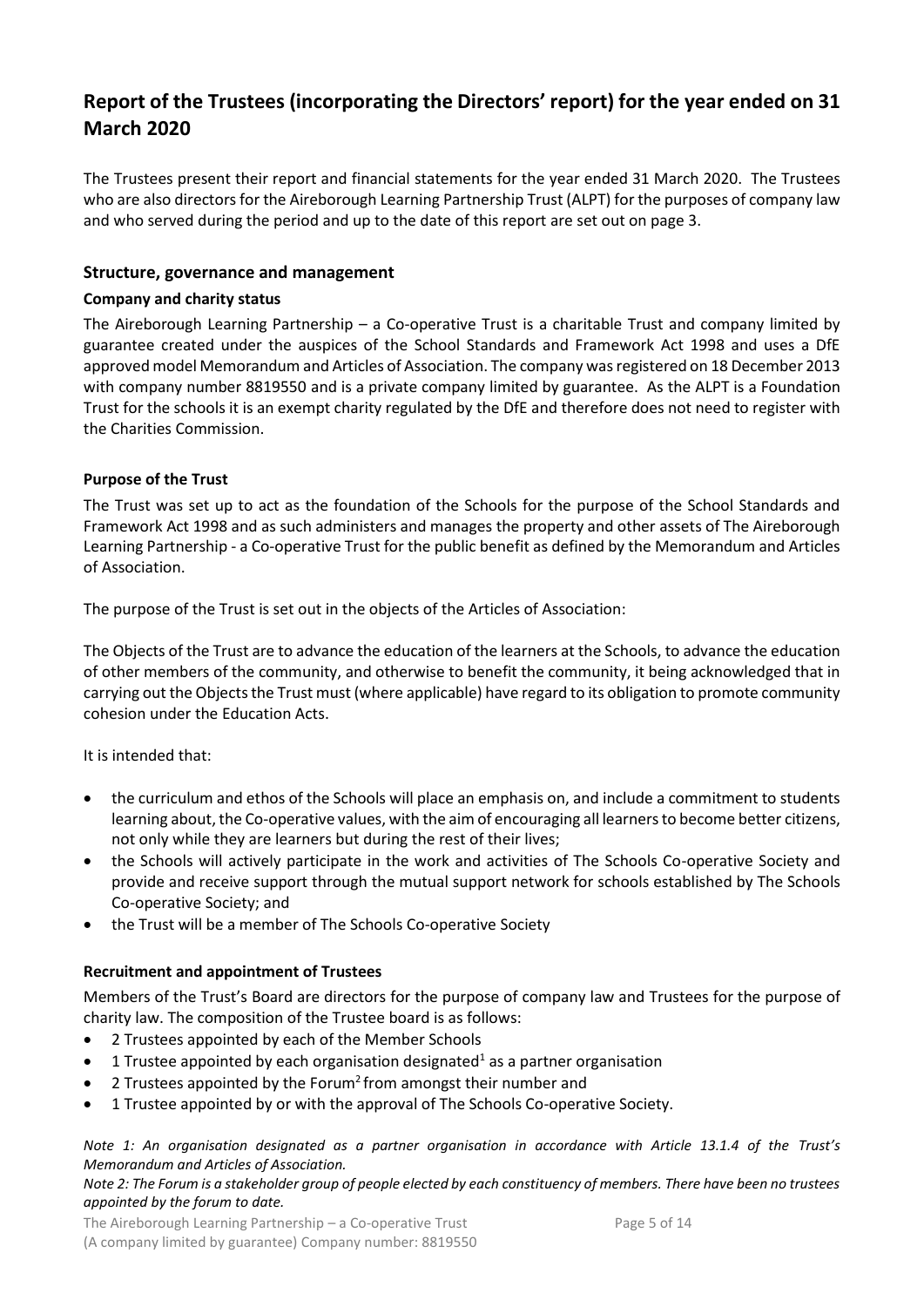#### <span id="page-5-0"></span>**Members**

The subscribers to the Memorandum are the first members of the Trust.

Subject to any restrictions imposed by the Education Acts, membership of the Trust is open to any other individuals or organisations interested in promoting the Objects who qualify for membership of one of the constituencies specified below and are approved by the Trustees and consent in writing to become a member.

The Trust will have the following constituencies of members<sup>3</sup>:

- 1. a learners' constituency, open to learners currently registered at any of the Schools
- 2. a parents' and carers' constituency, open to any parent or registered carer of a learner currently registered at any of the Schools
- 3. a staff constituency, open to any person employed by any of the Schools
- 4. a local community constituency, open to any person who, in the absolute discretion of the Trustees, has a legitimate interest in any of the Schools
- 5. community organisations, open to any organisation, whether statutory, charitable, voluntary, or trading for social or commercial purposes, which in the absolute discretion of the Trustees, has a legitimate interest in any of the Schools

In addition, the Trust may have an Alumni constituency, open to anyone who was at any time a learner registered at any of the Schools.

#### <span id="page-5-1"></span>**Governance**

The Trust Board meets at least three times a year and elects a Chair from amongst its number. During the year ended 31 March 2020 the Chair of the Trustee Board was Paul Clayton. The Trustee Board is responsible for the strategic direction and policy of the Trust.

#### <span id="page-5-2"></span>**Trustees' induction and training**

All Trustees are provided with induction training, including reference to the SOGGS<sup>4</sup> guidance booklet which explains the responsibilities of a charity Trustee and where to find further information about being a company director. Trustees are referred to the Articles of Association of the Trust and required to make themselves familiar with the provisions contained within this document.

#### <span id="page-5-3"></span>**Management**

During the year ended 31 March 2020 the Headteachers' group continued to work effectively on developing teaching and learning to meet the key objectives of the Trust:

- to raise standards and attainment for all children in the partnership
- to increase and create vibrant learning opportunities for all
- to create strong working relationships between all co-operative members
- to use resources in a more creative and collaborative way.

#### <span id="page-5-4"></span>**Risk Management**

The Trustees have assessed the major risks to which the charity is exposed and continue to monitor the arrangements and systems in place to mitigate those risks. The Trustees seek appropriate advice, for example, through Leeds City Council who are partners of the Trust.

*Note 3: To date, no members have been formally admitted. Note 4: SGOSS is a charity that exists to recruit volunteers with transferable skills to join governing bodies in schools.*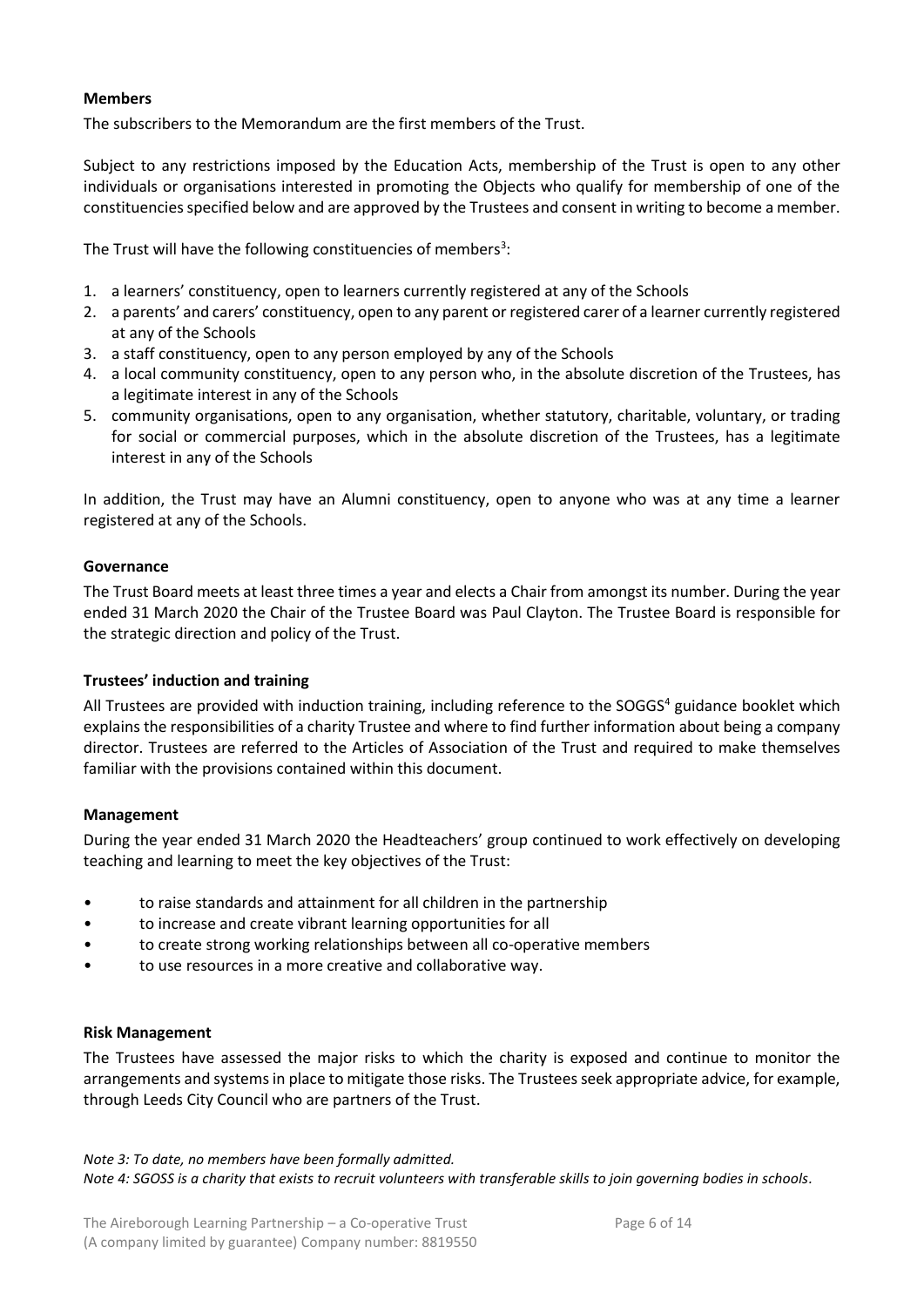#### <span id="page-6-0"></span>**Vision and Values**

<span id="page-6-1"></span>**Vision** The Trust's vision is:

**Making a difference through: collaboration, aspiration, inclusion, challenge and reflection.**

#### <span id="page-6-2"></span>**The Co-operative values**

Self-help, self-responsibility, democracy, equality, equity and solidarity.

#### <span id="page-6-3"></span>**The Co-operative principles of membership**

Voluntary and open membership, democratic member control, member economic participation, autonomy and independence, education, training and information, cooperation among members, concern for the community.

#### <span id="page-6-4"></span>**Key objectives**

- to raise standards and attainment for all children in the partnership
- to increase and create vibrant learning opportunities for all
- to create strong working relationships between all co-operative members
- to use resources in a more creative and collaborative way.

#### <span id="page-6-5"></span>**Achievements and Performance**

During the year ended 31 March 2020 the Trustees met three times for formal Trustee board meetings and the Headteachers' group have met a further five times to develop the work on the key areas identified as:

- 1. Teaching and learning with the key priority being the development of Curriculum
- 2. Community Engagement with the key priority of student wellbeing
- 3. Resource Collaboration with the key priority of 'Finance and partnership working'.

The Headteachers' group reports back to the Trustee Board through the minutes of the meetings. Reports on the achievements and performance are presented below.

#### **Teaching and Learning (Curriculum)**

- Teaching and learning has continued to be the key area of work for the Trust. Since the last AGM Headteachers have continued to work together to develop the quality of teaching and learning and the curriculum.
- Curriculum Development has been a focus for all schools and a 3 session Curriculum Development CPD programme with Trinity University was completed during the Summer and Autumn terms of 2019 and informed further planning in schools.
- Peer school-to-school collaborative working programme has been ongoing throughout the year.
- Specific school-school curriculum support is being delivered to schools within the Trust where need has been identified.
- The HT committee have discussed peer-peer support models and is continuing to map options. This work has been postponed during the COVID crisis.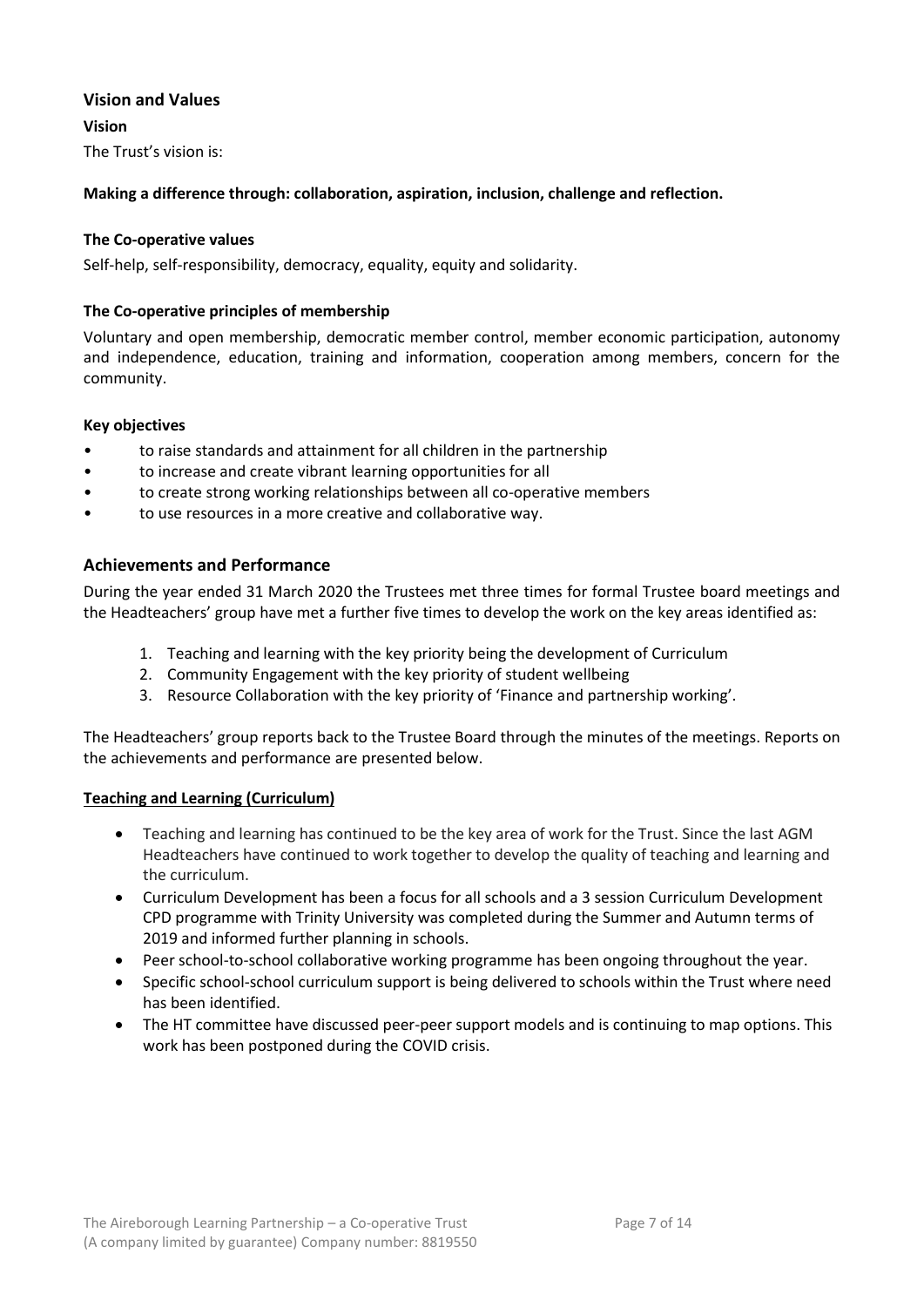#### **Community Engagement (Wellbeing)**

- ALPT has engaged with Guiseley Community Foundation Trust as planned and the GCFT is now an associate member.
- The Mental Health framework delivered by Beckett has been trialled. This will not be a model the Trust will adopt although paperwork has been distributed for schools to consider as an individual option and for ideas moving forward.
- GCFT is working with schools on a number of projects including bids for 'Holiday Hunger'. The ALPT has also completed a separate 'Holiday Hunger'.

#### **Community Engagement (Events)**

- ALPT sporting events took place across the year with good participation levels. The football competition was run by Benton Park students who organised it very successfully. The dodgeball competition was also run at Benton Park.
- The art exhibition was held at Trinity Church, Rawdon over 2 days in July 2019. All Trust schools took part and created pieces of art based on the theme of "Joy". All schools visited the exhibition with groups of pupils who worked collaboratively on making an animation run by the Benton Park art department. The exhibition was open to the community throughout the 2 days and remained open late on the first day. A performance was given that evening by the newly formed cross-school choir who sang (and played) 3 songs linking to the "Joy" theme. There was a large audience for the performance and the children performed very well.
- The choir gave a further performance of the same songs in Guiseley Morrisons in October which was enjoyed by children and shoppers alike.
- Community engagement events continued to develop, specifically around the Art exhibition, choir and broadening into a drama performance supported by BPHS and GHS Drama Depts. However, the COVID-19 pandemic has resulted in these events being cancelled in 2020.

#### **Resource Collaboration (Finance and Partnership working)**

- Process to align dates for service level agreements and contracts has begun but with limited success.
- Some discounts have been received through ALPT membership e.g. CPOMS and OTrack. This is not however universal and requires further attention.
- In response to growing concerns from the Trust schools regarding funding, Trustees met Stuart Andrew, MP who took their concerns back to central Government.

#### **COVID-19 Response**

The COVID-19 Pandemic specifically started to impact on the work of the Trust in late March 2020. The Trust report year ending March 2021 will report on the response and impact of the pandemic. However, for this report to 31.3.2020 it is worth noting the following:

- The majority of Trust events have been cancelled due to the school closures.
- Primary schools in particular have worked to support each other through re-opening plans from 1 June.
- <span id="page-7-0"></span>• All ALPT Primary schools are now open to a number of allowed year groups as are Secondary schools.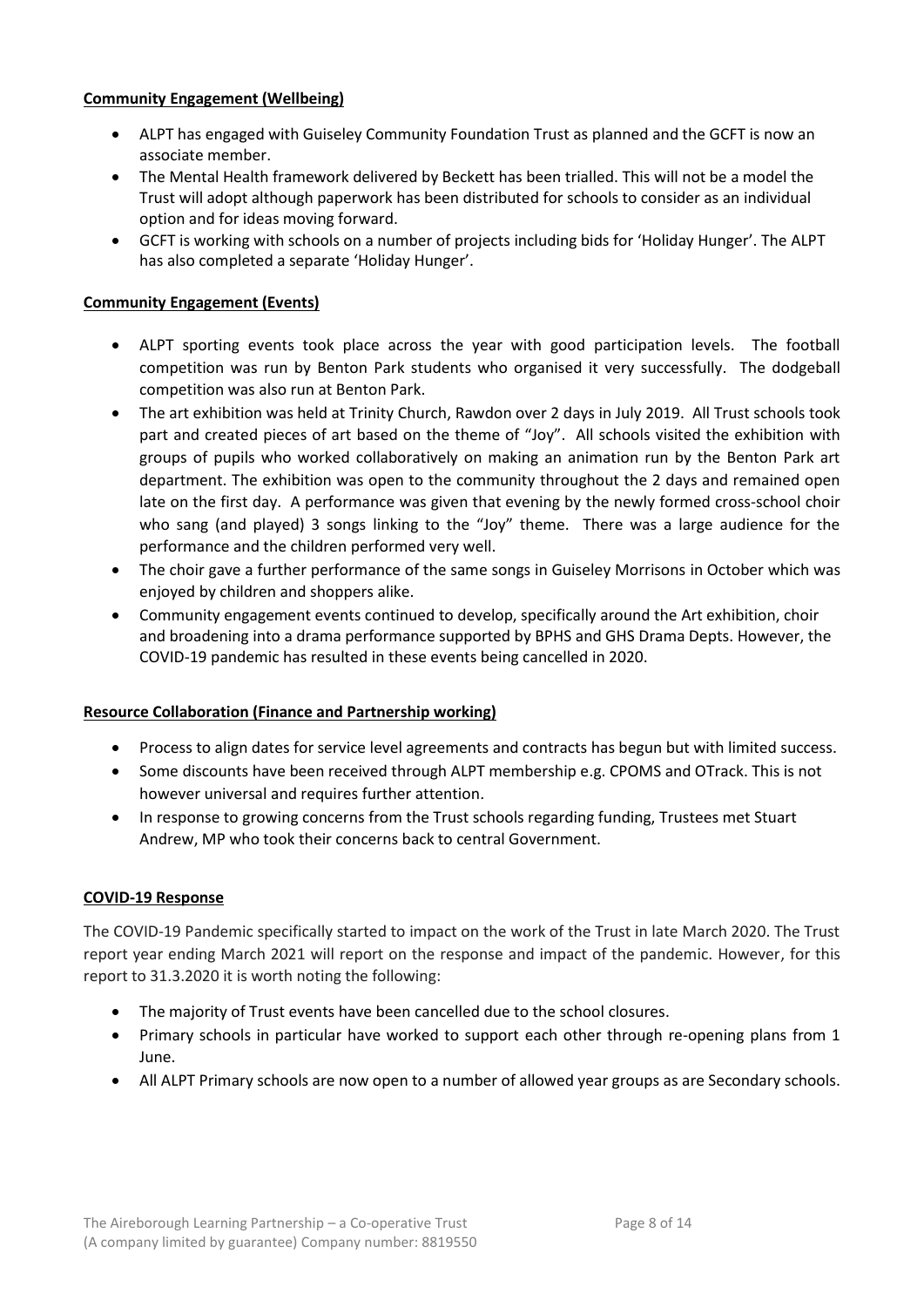### **Financial Statements**

#### <span id="page-8-0"></span>**Statement of the Trustees' responsibilities**

The Trustees, who are also directors of The Aireborough Learning Partnership – a Co-operative Trust for the purposes of company law, are responsible for preparing the Trustees' annual report and the financial statements in accordance with applicable law and generally accepted accounting practices.

Company law requires the Trustees to prepare financial statements for each financial period which give a true and fair view of the state of affairs of the charitable company and of the incoming resources and application of resources, including the income and expenditure of the charitable company for that period. In preparing these financial statements the Trustees are required to:

- Select suitable accounting policies and apply them consistently
- Observe the methods and principles in the charities SORP (Statement of Recommended Practice)
- Make judgements and estimates that are reasonable and prudent
- State whether applicable UK accounting standards have been followed, subject to any material departures disclosed and explained in the financial statements
- Prepare the financial statements on the going concern basis unless it is inappropriate to presume that the charitable company will continue in operation.

The Trustees are responsible for keeping proper accounting records which disclose with reasonable accuracy at any time the financial position of the charitable company and which enable them to ensure that the financial statements comply with the Companies Act 2006. They are also responsible for safeguarding the assets of the charitable company and hence for taking reasonable steps for the prevention and detection of fraud and other irregularities.

#### **Small company provisions**

This report has been prepared in accordance with the special provisions for small companies under part 15 of the Companies Act 2006.

**On behalf of the Board of Trustees**

**Richard Lewis-Ogden Company Secretary 17 June 2020**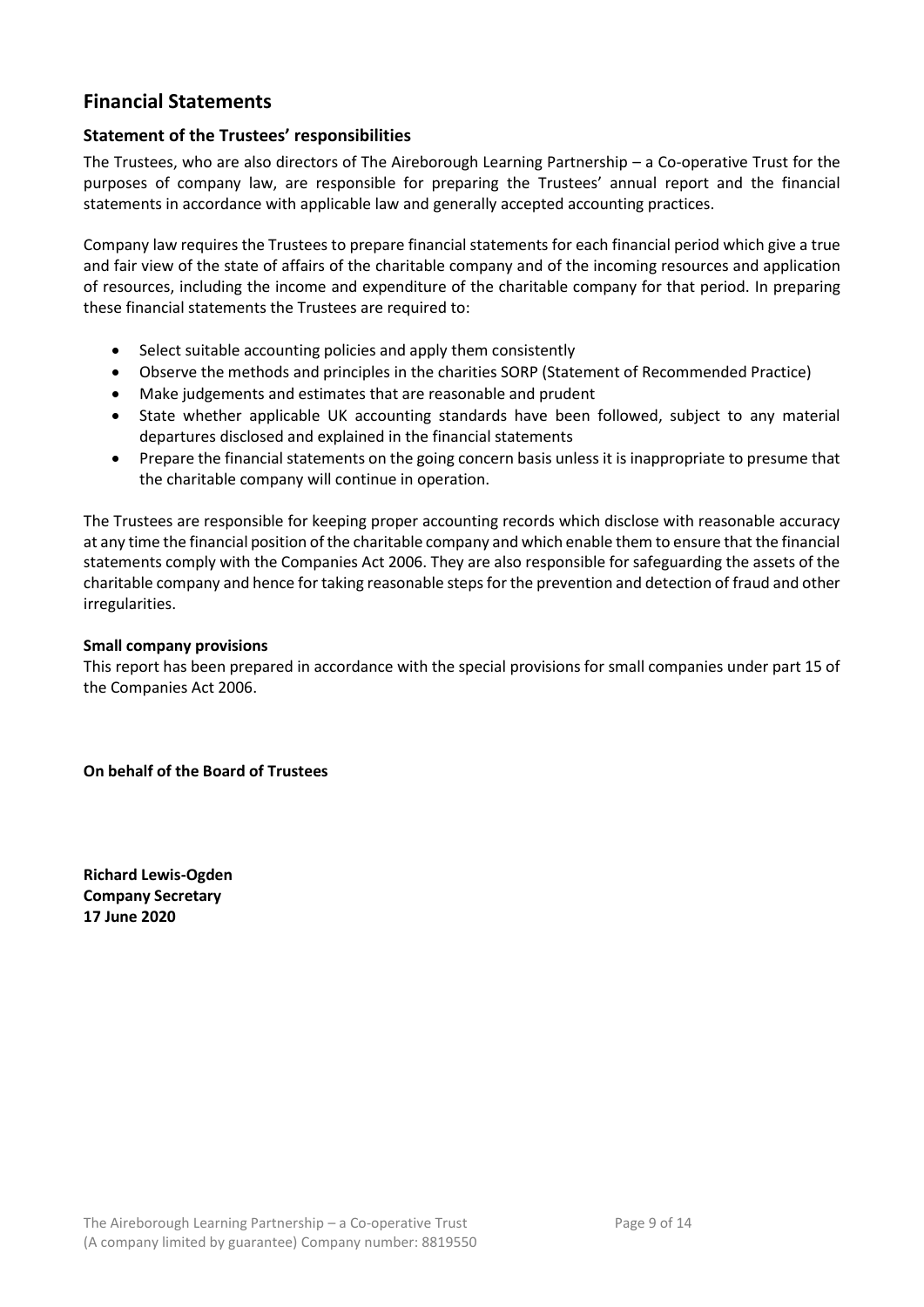<span id="page-9-0"></span>**Statement of financial activities, incorporating the income and expenditure account, for the year ended 31 March 2020**

|                                                  | <b>Notes</b> | Year ended<br>31 March<br>2020 | Year ended<br>31 March<br>2019 |
|--------------------------------------------------|--------------|--------------------------------|--------------------------------|
|                                                  |              | £                              | £                              |
| <b>Incoming resources</b>                        | 4            |                                |                                |
| Contributions from member and partner schools    |              | 12,000                         | 12,000                         |
| Grants received                                  |              | 0                              | 5,000                          |
| Contributions towards activities                 |              | 1,404                          |                                |
| <b>Total incoming resources</b>                  |              | 13,404                         | 17,000                         |
| <b>Resources expended</b>                        |              |                                |                                |
| Charitable activities                            | 5            | 6,163                          | 10,367                         |
| Governance costs                                 | 7            | 8,338                          | 7,192                          |
| <b>Total resources expended</b>                  |              | 14,501                         | 17,559                         |
| Net incoming/(outgoing) resources for the period |              | (1,097)                        | (559)                          |
| Total funds brought forward at 01 April 2019     |              | 6,208                          | 8,612                          |
| Prior year adjustments                           | 8            |                                | (1, 845)                       |
| Total funds carried forward at 31 March 2020     |              | 5,111                          | 6,208                          |

The notes on pages 12 to 15 form an integral part of these financial statements.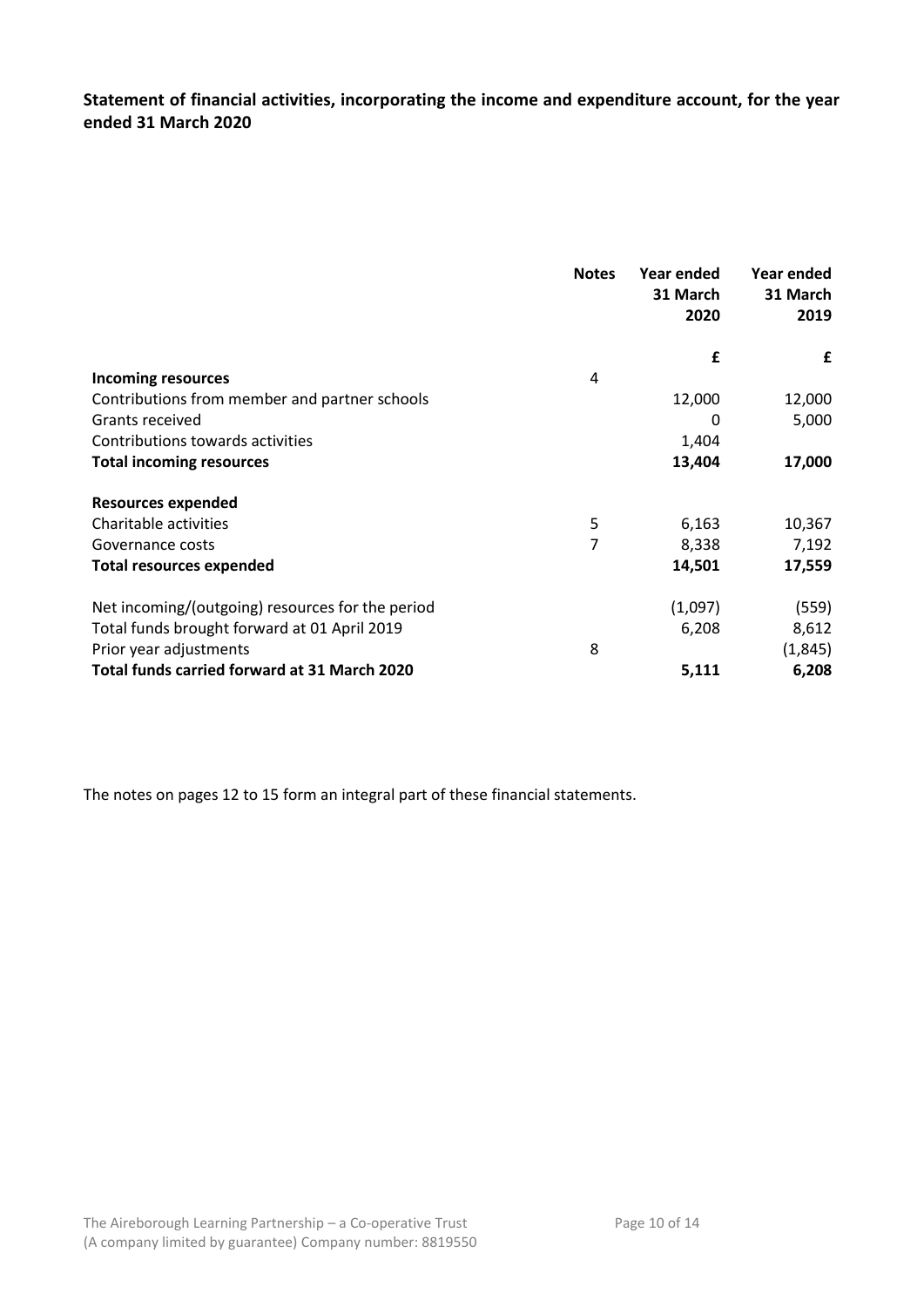#### <span id="page-10-0"></span>**Balance sheet as at 31 March 2020**

|                                                    | <b>Notes</b> | 31 March | 31 March |
|----------------------------------------------------|--------------|----------|----------|
|                                                    |              | 2020     | 2019     |
|                                                    |              | £        | £        |
| <b>Current assets</b>                              | 11           |          |          |
| Current balance held on account                    |              | 5,354    | 11,678   |
| Contributions due from Trust schools re activities |              | 174      | 0        |
|                                                    |              | 5,528    | 11,678   |
| Creditors: amounts falling due within one year     | 12           |          |          |
| <b>Grant due to Trust Schools</b>                  |              | 0        | 5,000    |
| Reimbursement re registration fees                 |              | 0        | 53       |
| VAT to be reclaimed                                | 13           | 417      | 417      |
|                                                    |              | 417      | 5,470    |
| Net current assets                                 |              | 5,111    | 6,208    |
| <b>Net assets</b>                                  | 14           | 5,111    | 6,208    |
| <b>Funds</b>                                       |              |          |          |
| Unrestricted income funds                          | 15           | 5,111    | 8,612    |
| Restricted income funds                            | 16           | 0        | 0        |
| <b>Total funds</b>                                 |              | 5,111    | 8,612    |
|                                                    |              |          |          |

In approving these financial statements as Trustees of the company we hereby confirm that:

- 1. for the period stated above the company was entitled to the exemption from audit requirements conferred by section 477 of the Companies Act 2006
- 2. no notice has been deposited at the registered office of the company pursuant to section 476 of the Companies Act 2006 requesting that an audit be conducted for the year ended 31 March 2020
- 3. we acknowledge our responsibilities for:
	- 3.1. ensuring that the company keeps proper accounting records which comply with section 386 of the Companies Act 2006 and
	- 3.2. preparing financial statements which give a true and fair view of the state of affairs of the company at the end of the financial period and of it profit and loss for the period then ended in accordance with the requirements of sections 394 and 395 and which otherwise comply with the provisions of the Companies Act relating to financial statements, so far as applicable to the company.

These financial statements are prepared in accordance with the special provisions of Part 15 of the Companies Act 2006 relating to small companies and in accordance with the Financial Reporting Standard for Smaller Entities (effective April 2008).

The financial statements were approved by the board on Monday 22 June 2020 and signed on its behalf by

#### **Paul Clayton Chair of Trustees**

The notes on pages 12 to 15 form an integral part of these financial statements.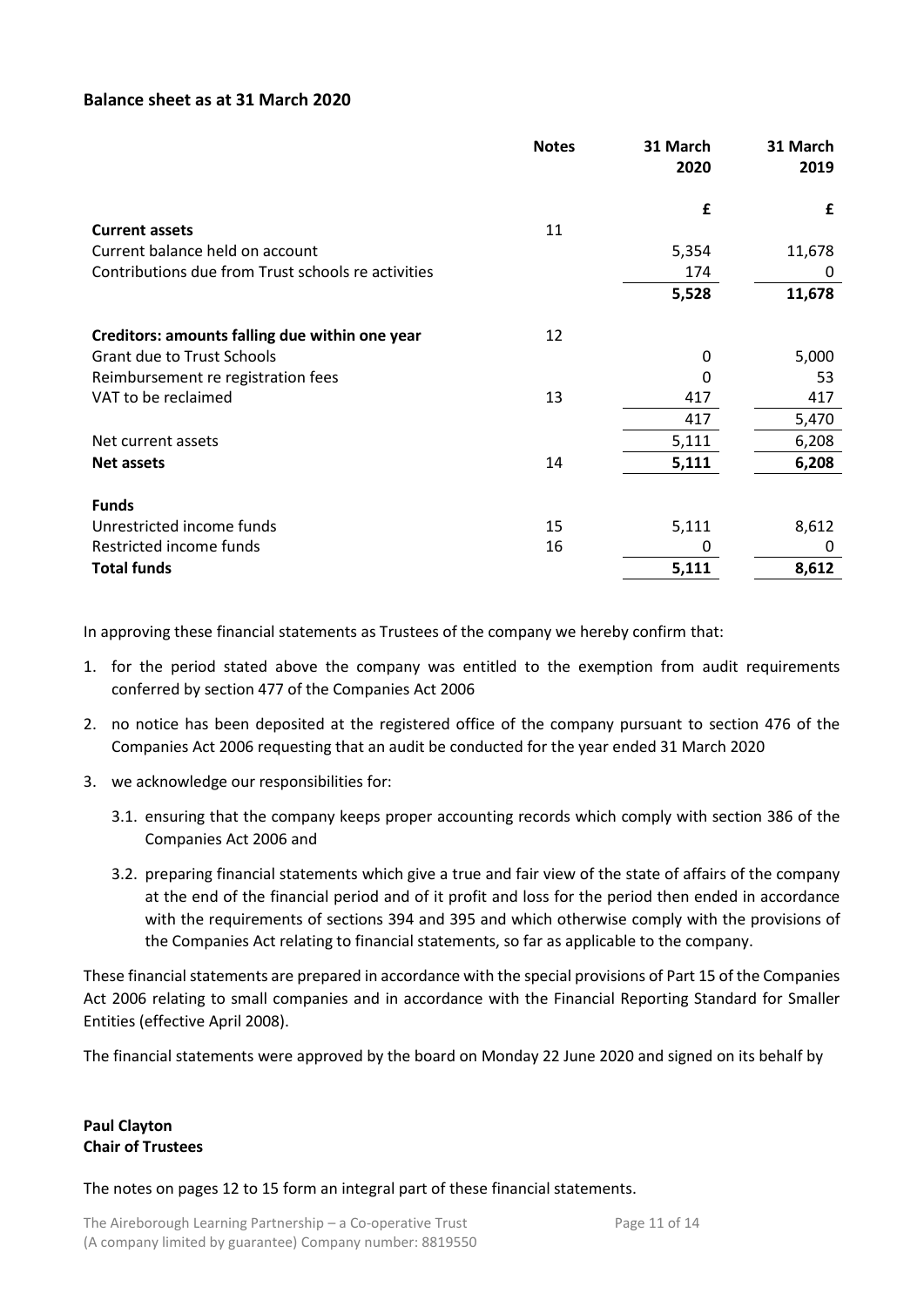### <span id="page-11-0"></span>**Notes to the accounts**

#### **1. Basis of preparation**

These accounts have been prepared on the basis of historic cost in accordance with Accounting & Reporting by Charities - Statement of Recommended Practice (SORP 2005) and with Accounting Standards and with the Charities Act 1993 and the Companies Act 2006.

#### **2. Accounting policies**

The principal accounting policies are summarised below. The accounting policies have been applied consistently throughout the accounting period.

#### **2.1. Incoming resources**

Incoming resources are included in the Statement of Financial Activities (SoFA) when:

- the charity becomes entitled to the resources
- the Trustees are virtually certain they will receive the resources and
- the monetary value can be measured with sufficient reliability.

Where incoming resources have related expenditure the incoming resources and related expenditure are reported gross in the SoFA.

Grants and donations are only included in the SoFA when the charity has unconditional entitlement to the resources and are recognised in full in the year in which they are receivable.

Income from investments is included in the year in which it is receivable.

Donated services and facilities are only included in incoming resources (with an equivalent amount in resources expended) where the benefit to the charity is reasonably quantifiable, measurable and material. The value placed on these resources is the estimated value to the charity of the service or facility received.

The value of any voluntary help received is not included in the accounts but is described in the Trustees' annual report.

#### **2.2. Resources expended**

Expenditure is recognised on an annual basis as a liability is incurred. Expenditure includes VAT, which cannot be recovered and is reported as part of the expenditure to which it relates.

Charitable expenditure comprises those costs incurred by the charity in the delivery of the activities and services for its beneficiaries. It includes both costs that can be allocated directly to such activities and those costs of an indirect nature necessary to support them.

#### **3. Investment income**

There was no investment income received during the period.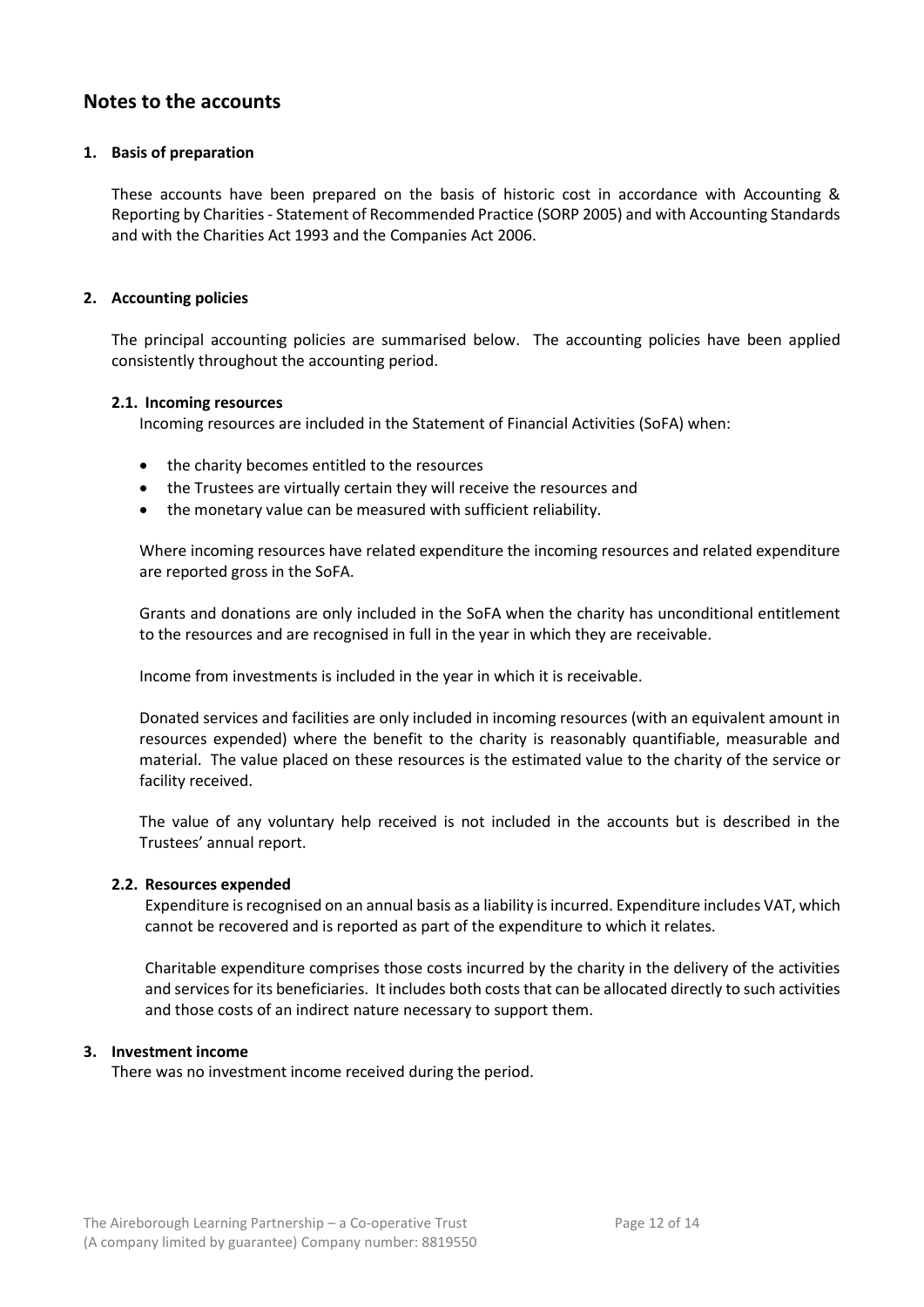#### 4. **Incoming resources from charitable activities**

|                                         | Unrestricted |          | Year ended Year ended |
|-----------------------------------------|--------------|----------|-----------------------|
|                                         | funds        | 31 March | 31 March              |
|                                         |              | 2020     | 2019                  |
| <b>Contributions from Trust schools</b> | £12,000      | £12,000  | £12,000               |
| Grant received                          | £0           | £5,000   | £5,000                |
| Contributions towards activities        | £1.404       | £12,200  | £17,000               |
|                                         | £13,404      |          |                       |

#### **5. Cost of charitable activities – by fund type**

|                                 | Unrestricted | Year ended | Year ended |
|---------------------------------|--------------|------------|------------|
|                                 | funds        | 31 March   | 31 March   |
|                                 |              | 2020       | 2019       |
| Children's and community events | £788         | £788       | £6,013     |
| Professional development        | £5,375       | £5,375     | £4,354     |
|                                 | £6,163       | £6,163     | £10,367    |

#### **6. Cost of charitable activities - by activity**

|                                 | <b>Activities undertaken</b> | Year ended | Year ended |
|---------------------------------|------------------------------|------------|------------|
|                                 | directly                     | 31 March   | 31 March   |
|                                 |                              | 2020       | 2019       |
| Children's and community events | £788                         | £788       | £6,013     |
| Professional development        | £5,375                       | £5.375     | £4.354     |
|                                 | £6,163                       | £6,163     | £10,367    |

#### **7. Governance costs**

|                                       | <b>Unrestricted</b><br>funds | <b>Year Ended</b><br>31 March 2020 | <b>Year Ended</b><br>31 March 2019 |
|---------------------------------------|------------------------------|------------------------------------|------------------------------------|
| Salary costs                          | £5,579                       | £5,579                             | £5,017                             |
| Communications                        | £84                          | £84                                | £92                                |
| Marketing costs                       | £0                           | £0                                 | £0                                 |
| Web hosting & website development     | £264                         | £264                               | £200                               |
| Meeting costs                         | £1,358                       | £1,358                             | £1,510                             |
| Company secretary costs               | £600                         | £600                               | £0                                 |
| Data Protection Officer Service       | £400                         | £400                               | £320                               |
| Information Commissioner Registration | £40                          | £40                                | £40                                |
| Companies House - Annual Return       | £13                          | £13                                | £13                                |
|                                       | £8,338                       | £8,338                             | £7,192                             |

#### **8. Prior Year Adjustments**

| Income double counted in 2016/17 | (1,200) |
|----------------------------------|---------|
| VAT adjustment 2016/17           | (408)   |
| VAT adjustment 2017/18           | (237)   |
|                                  | (1,845) |